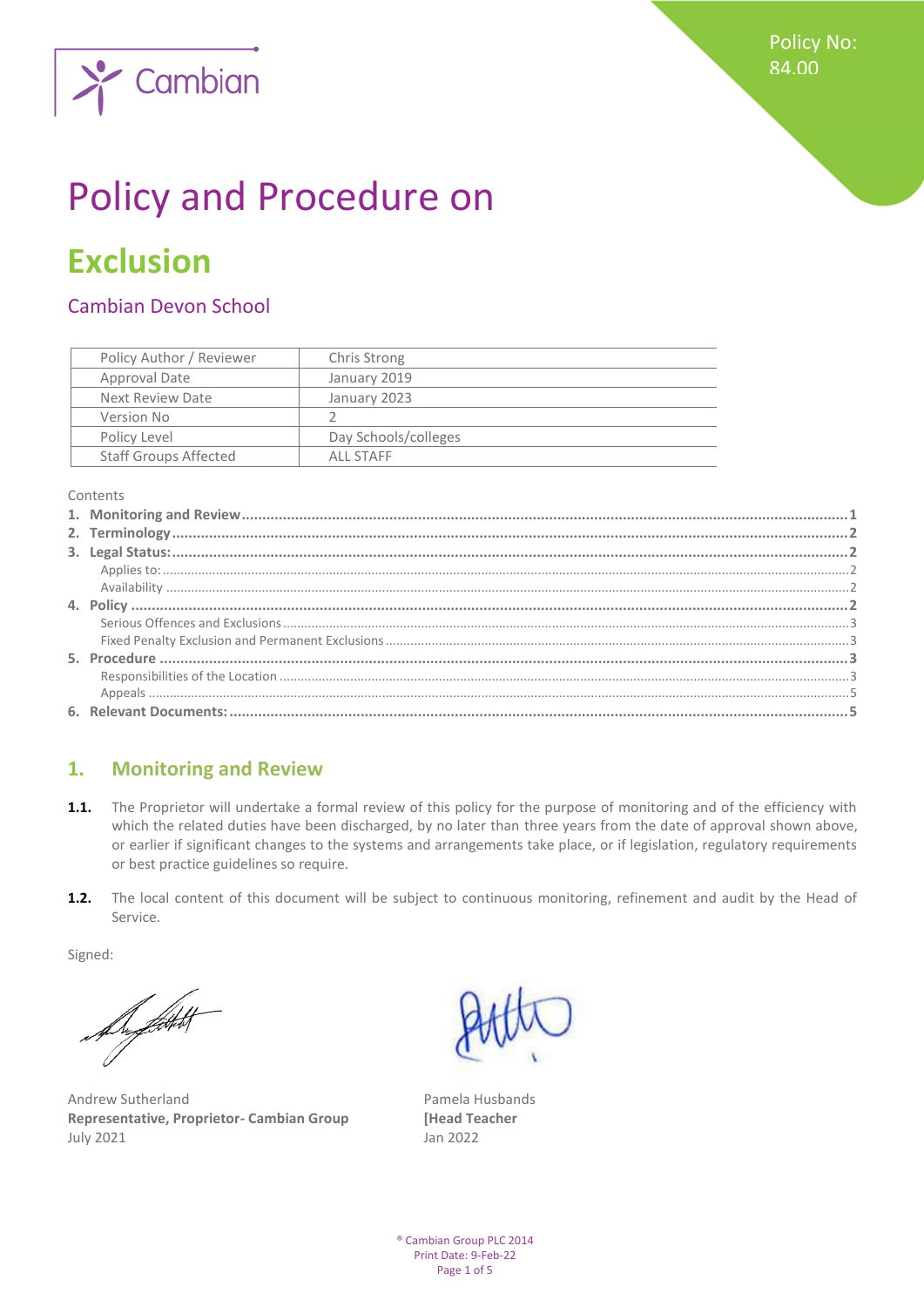

# <span id="page-1-0"></span>**2. Terminology**

|  |  | 2.1. Our aim is to use consistent terminology throughout this policy and all supporting documentation as follows: |  |  |  |  |
|--|--|-------------------------------------------------------------------------------------------------------------------|--|--|--|--|
|--|--|-------------------------------------------------------------------------------------------------------------------|--|--|--|--|

| 'Establishment' or 'Location   | This is a generic term which means the Children's<br>Home/school/college. Cambian Devon School is a school                                                                                                   |
|--------------------------------|--------------------------------------------------------------------------------------------------------------------------------------------------------------------------------------------------------------|
| <b>Individual</b>              | Means any child or young person under the age of 18 or young<br>adult between the ages of 18 and 25. At Cambian Devon School<br>we have 24 attending between the ages of 7 and 18.                           |
| Service Head / Head of Service | This is the senior person with overall responsibility for the<br>Location. At Cambian Devon School this is the Head Teacher who<br>is Pamela Husbands.                                                       |
| <b>Key Worker</b>              | Members of staff that have special responsibility for Individuals<br>residing at or attending the Establishment.                                                                                             |
| Parent, Carer, Guardian        | Means parent or person with Parental Responsibility                                                                                                                                                          |
| <b>Regulatory Authority</b>    | Regulatory Authority is the generic term used in this policy to<br>describe the independent regulatory body responsible for<br>inspecting and regulating services. At Cambian Devon School this<br>is Ofsted |
| <b>Social Worker</b>           | This means the worker allocated to the child/family. If there is no<br>allocated worker, the Duty Social Worker or Team Manager is<br>responsible.                                                           |
| <b>Placing Authority</b>       | Placing Authority means the local authority/agency responsible<br>for placing the child or commissioning the service                                                                                         |
| <b>Staff</b>                   | Means full or part-time employees of Cambian, agency workers,<br>bank workers, contract workers and volunteers.                                                                                              |

# <span id="page-1-1"></span>3. Legal Status:

**3.1.** Regulatory Requirements, Part 3, Paragraph 9 and Exclusion Element of Part 6 (24)(3) of the Education (Independent School Standards) (England) Regulations 2010

#### <span id="page-1-2"></span>**Applies to:**

- **3.2.** the whole Location, out of school care and all other activities provided by the Location, inclusive of those outside of the normal hours;
- <span id="page-1-3"></span>**3.3.** all staff (teaching and support staff), students on placement, the proprietor and volunteers working in the Location.

#### **Availability**

**3.4.** This policy is made available to parent/guardian/carer, staff and pupils in the following ways: via the Location website (if applicable), and on request a copy may be obtained from the Location Office.

## <span id="page-1-4"></span>4. Policy

**4.1.** Ultimate sanctions are Fixed Term and Permanent Exclusions. Neither sanction is used lightly. Only the Head Teacher has the power to exclude a child. If the Headteacher excludes an Individual, the parent/guardian/carer are informed immediately, giving reasons for the exclusion. At the same time, the Headteacher makes it clear to the parents that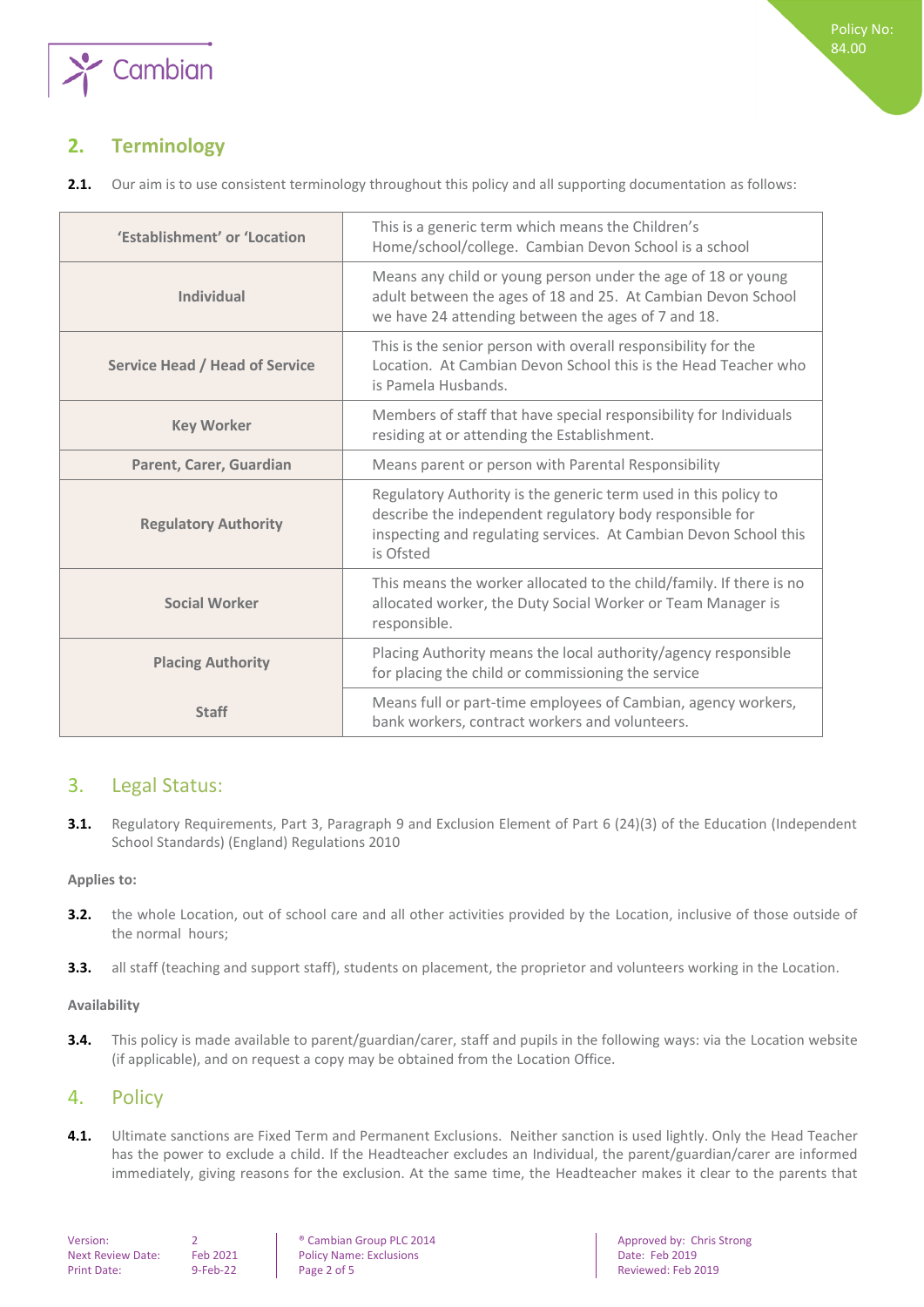

they can, if they wish, appeal against the decision to the Cambian Board. Parents are given information on how to make any such appeal.

#### <span id="page-2-0"></span>**Serious Offences and Exclusions**

- **4.2.** Serious offences are those that may have a significant impact on the individual or others at the Location. Examples include:
	- extreme or persistent bullying, racism or harassment;
	- stealing;
	- extreme or persistent violence, actual or threatened, against a pupil or member of staff;
	- sexual abuse, assault or activity;
	- smoking, illegal drugs (possession and/or use ) or alcohol (consumption or possession)
	- persistently absconding;
	- repeated damage to school property;
	- dangerous behaviour (climbing on the roof, absconding from site)
	- carrying an offensive weapon.

#### <span id="page-2-1"></span>**Fixed Penalty Exclusion and Permanent Exclusions**

- **4.3.** We will apply our behaviour policies in a consistent, rigorous and non-discriminatory way and all areas of application of these policies will be monitored routinely. Ultimate sanctions are:
	- Fixed Term Exclusion (suspension)
	- Permanent Exclusion
- **4.4.** Neither sanction is used lightly. The power to suspend an Individual can only be exercised by the Head of service in consultation with the Regional Lead. If the Head of service excludes a pupil, the parent/guardian/carer are informed immediately, giving reasons for the exclusion. At the same time, the Head of Service makes it clear to the parent/guardian/carer that they can, if they wish, appeal against the decision to the Cambian Board The location informs the parent/guardian/carers how to make any such appeal. It is the responsibility of the Proprietor to monitor the rate of exclusions, and to ensure that the school policy is administered fairly and consistently.

### <span id="page-2-2"></span>5. Procedure

- Parent/guardian/carers must be informed immediately by phone with a follow up letter.
- Social worker to be informed on the same day via email or phone call with a follow up letter.
- A copy of a sheet entitled 'Advice for Parents/Carers' will be attached to the letter.
- Parent/guardian/carers/social workers must be notified of their right to appeal.
- Ensure that arrangements are in place for work to be sent home.
- Arrangements will be made for a return to school/collegeschool/college interview that includes the parents/carers.
- A re-integration support plan will be put in place (if appropriate) and always after more than one exclusion
- **5.1.** All cases of exclusion will be treated in the strictest confidence on a need to know basis and are not to be discussed outside the school

#### <span id="page-2-3"></span>**Responsibilities of the Location**

- **5.2.** Before resorting to exclusion the Location will implement a range of alternative solutions such as;
	- 5.2.1. Utilising a restorative justice approach
	- 5.2.2. Working closely with parent/carer/clinical team to address underlying causes of the behaviour

Next Review Date: Feb 2021 Policy Name: Exclusions Policy Name: Exclusions Policy Name: Exclusions Policy Name: Exclusions Policy Name: Exclusions Policy Name: Exclusions Policy Name: Exclusions Policy Name: Exclusions Pol Print Date: State: State 1 - 9-Feb-22 Page 3 of 5 Reviewed: Feb 2019

Version: 2 **2 a** Cambian Group PLC 2014 **Approved by: Chris Strong PLC 2014** Approved by: Chris Strong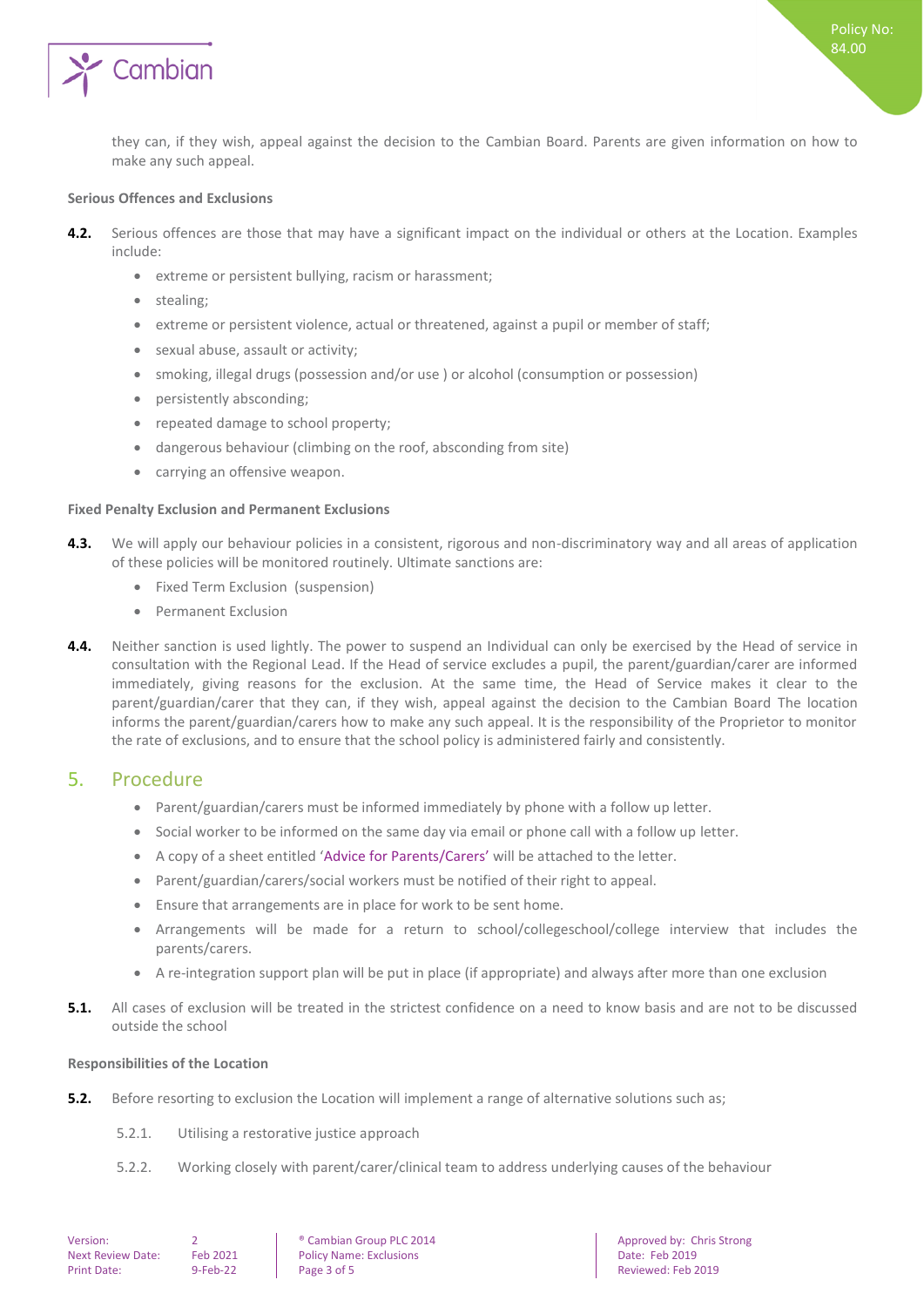

- 5.2.3. Targeted programme of pastoral support
- 5.2.4. Implementation of personalised reward system
- **5.3.** Cambian Devon School:
	- requires all staff to use positive strategies for handling any unacceptable behaviour by helping Individuals find solutions in ways that are appropriate for their ages and stages of development;
	- acknowledges that such solutions might include, for example, acknowledgement of feelings, explanation as to what was not acceptable and supporting Individuals to gain control of their feelings so that they can learn a more appropriate response;
	- ensures that there are sufficient resources and activities available so that Individuals are meaningfully occupied without the need for unnecessary conflict over sharing and waiting for turns;
	- supports each child in developing self-esteem, confidence and feelings of competence;
	- avoids creating situations in which Individuals receive adult attention only in return for unacceptable behaviour;
	- explains the effect of unacceptable behaviour, making it clear to the child that it is the behaviour that is unacceptable, and not the person.
- **5.4.** When Individuals behave in unacceptable ways, we help them to understand the outcomes of their actions and support them in learning how to cope more appropriately. We provide opportunities for Individuals to learn how to interpret and cope with feelings, listening to them and offering the necessary support to enable them to verbalise their own frustrations, hurts and disappointments. We do not shout or raise our voices in a threatening way to respond to Individual's unacceptable behaviour. We do not use techniques intended to single out and humiliate individual Individuals. Corporal punishment, which is strictly forbidden at Cambian Devon School, is a criminal offence.
- **5.5.** Under the Equality Act 2010 schools must not discriminate against, harass or victimise pupils because of their sex, race, disability, religion or belief, sexual orientation, because of pregnancy/maternity or because of a gender reassignment. For disabled children, this includes a duty to make 'reasonable adjustments' to policies and practices.
- **5.6.** There are certain groups of pupils with additional needs who are particularly vulnerable to exclusion. This includes pupils with Statements of Special Educational Needs (SEN) or an Education, Health & Care Plan (EHCP) and 'looked after' children. Head teachers should, as far as possible, avoid permanently excluding any pupil with a statement of SEN or EHCP or a 'looked after' child. Schools should engage proactively with parents in supporting the behaviour of pupils with additional needs. In relation to 'looked after' children, schools should co-operate proactively with foster carers or children's home workers and the Local Authority that looks after the child. Where a school has concerns about behaviour, or risk of exclusion, of a child in one of these vulnerable groups, it should, in partnership with others (including the Local Authority as necessary), consider what additional support or alternative placement may be required. This should involve assessing the suitability of support for a pupil's SEN. Where a pupil has a statement of SEN or EHCP, schools should consider requesting an early annual review or interim / emergency review.
- **5.7.** Where reasonable adjustments to policies and practices have been made to accommodate a pupil's needs and to avoid the necessity for exclusion as far as possible, exclusion may be justified if there is a material and substantial reason for it. An isolated incident whereby allowing the pupil to remain in school would seriously harm the education or welfare of the pupil or others in school may be such a reason. The decision to exclude for a fixed term will be notified to the parent in writing with reasons. If the Location determines that a child should be excluded for a fixed period, the Headteacher will provide the parent in writing with information as to:
	- the period of the Fixed Term Exclusion;
	- the arrangements, such as setting work, to allow the child to continue their education during the Fixed Term Exclusion.
- **5.8.** It is unlawful to exclude or to increase the severity of an exclusion for a non-disciplinary reason. For example it would be unlawful to exclude a pupil simply because they have additional needs or a disability that the school feels it is unable to meet or for other reasons such as the failure of a pupil to meet specific conditions before they are reinstated such as attend a reintegration meeting.

Next Review Date: Feb 2021 | Policy Name: Exclusions | Date: Feb 2019

Version: 2 **2 a** Cambian Group PLC 2014 **Approved by: Chris Strong PLC 2014** Approved by: Chris Strong